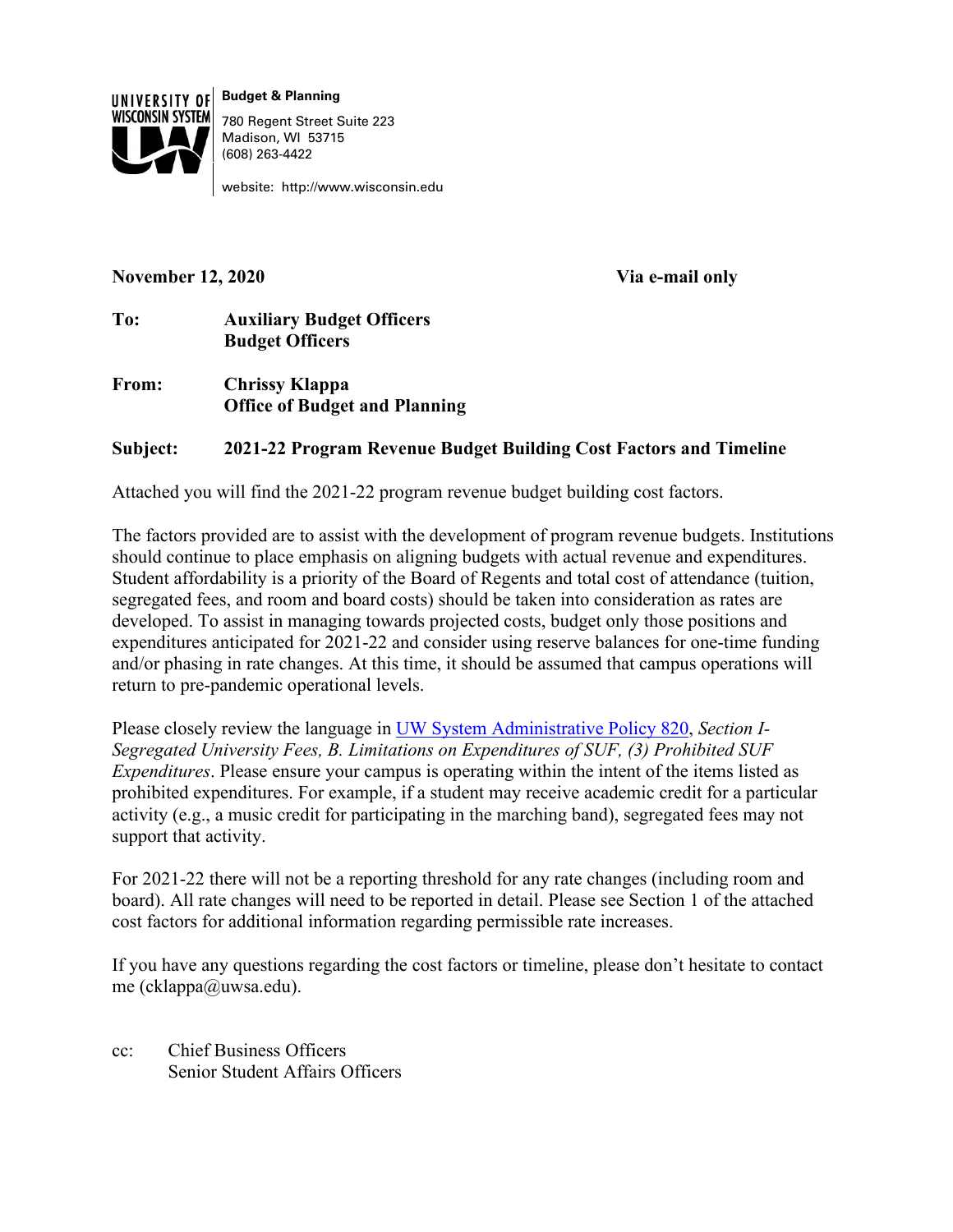## **2021-22 University of Wisconsin System Program Revenue Budget Building Cost Factors**

## **1) Proposed Rate Changes**

All rate increases or decreases will be highly scrutinized, and documentation may be requested for changes. Any change in rates for segregated fees and room and board, whether an increase or a decrease, will need to be explained in the budget submission.

Increases in rates should be limited to:

- Pay plan and associated fringe benefit increases for 2021-22
- Documented contractual increases
- Debt service
- Enumerated capital projects
- Proposed student initiated programming
- Student safety

## **Changes needed due to decreasing enrollments will need to be managed within current rates (with the exception of debt service).**

Room and board rate increases will have to be itemized and reported to the Board in the same manner that segregated fees have been reported in the past. Additionally, institutions will need to provide **all** room, meal, and textbook rental rates available for students. Starting with 2019-20, room and board rates are reported as the average rate for the majority of students. All Board approved rates should be implemented on campus and rates reported in the annual Tuition & Fee Report should be consistent with Board approved rates.

A template will be provided in January for reporting on the rate changes.

### **2) Pay Plan Increases**

The 2019-21 Biennial Budget included funding for a 2% pay plan implemented on January 1, 2020 and an additional 2% pay play implemented on January 1, 2021. Budgets for 2021-22 will need to include the second half of the 2% pay plan implemented on January 1, 2021.

At this time, there is uncertainty regarding pay plan for the 2021-2023 biennium. At the December 2020 meeting, the Board of Regents recommended a 2% pay plan for FY22. Institutions are encouraged to develop 2021-22 budget scenarios that encompass a 1% or 2% pay plan.

Institutions could budget for a 2% pay plan using the assumption that pay plan would be effective 7/1/21. In this scenario, if pay plan is not approved with this effective date, funds should not be expended as they would be needed to cover any increases effective in FY23.

Institutions could budget for a 1% pay plan using the assumption that pay plan would be effective 1/1/22. In this scenario, if pay plan is approved with an earlier effective date, cash balances would need to be used to fully fund costs in FY22.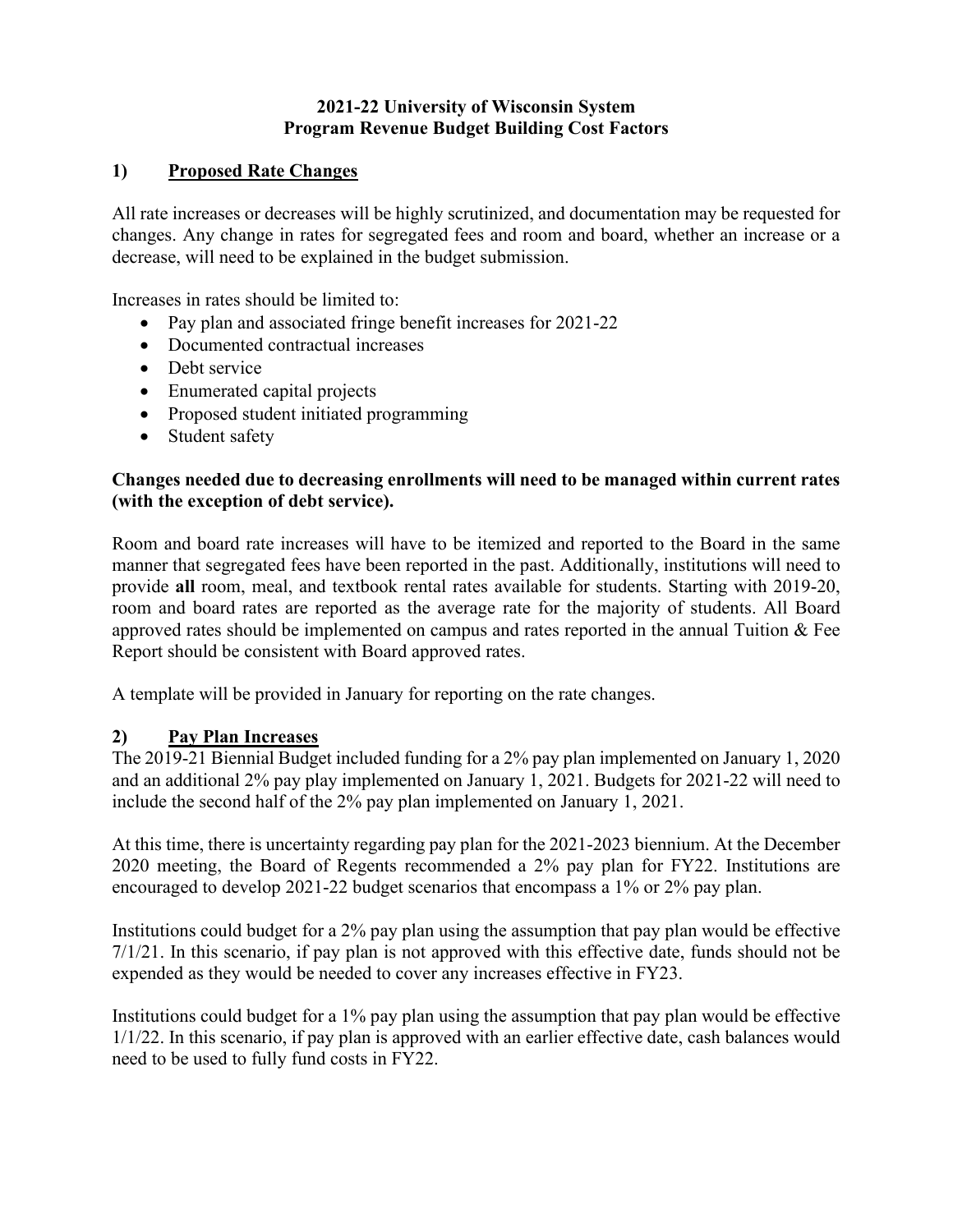# **3) Fringe Benefits**

The 2021-23 UW System composite fringe benefit rates (all institutions, all funds) are 37.91% for permanent staff, 27.42% for graduate assistants, 15.50% for LTE, and 1.79% for student help. Institutions should use their own experience in establishing fringe benefit rates for employees, taking the following information into consideration:

## • **Health Insurance Cost Increases**

The Department of Employee Trust Funds (ETF) has indicated that there will be an overall 2.7% health insurance increase in calendar year 2021. The actual change will vary based upon the plans available in a region.

## • **Retirement Cost Increases**

The UW composite fringe benefit rate assumes that employer contributions to the Wisconsin Retirement System (WRS) and Sick Leave Conversion is 7.95% in the calendar year 2020. The rate for calendar 2021 is 7.85%. WRS will remain the same and Sick Leave Conversion will decrease by 0.1%.

## **4) Enrollments**

Please use your campuses anticipated 2021-22 enrollments.

# **5) Interest Income**

The level of interest income for the State Investment Fund has been falling with the decline in interest rates over the past year. The annualized interest rate was 0.28% for the quarter ending June 30, 2020. The interest rate has continued to decline and is currently in the range of 0.1%. Please use this rate when estimating interest earnings.

# **6) Chargebacks**

There are a number of chargebacks to UW System institutions that can be distributed by funding source to assess a fair share of the cost to program revenue operations. These include charges for Common Systems, the System Network, Fund 128, STAR and Financial Services Assessments and a DOA Legal Services assessment. The most recent assessment amounts available are included below, however, the prior actual experience is the best indicator for future assessments.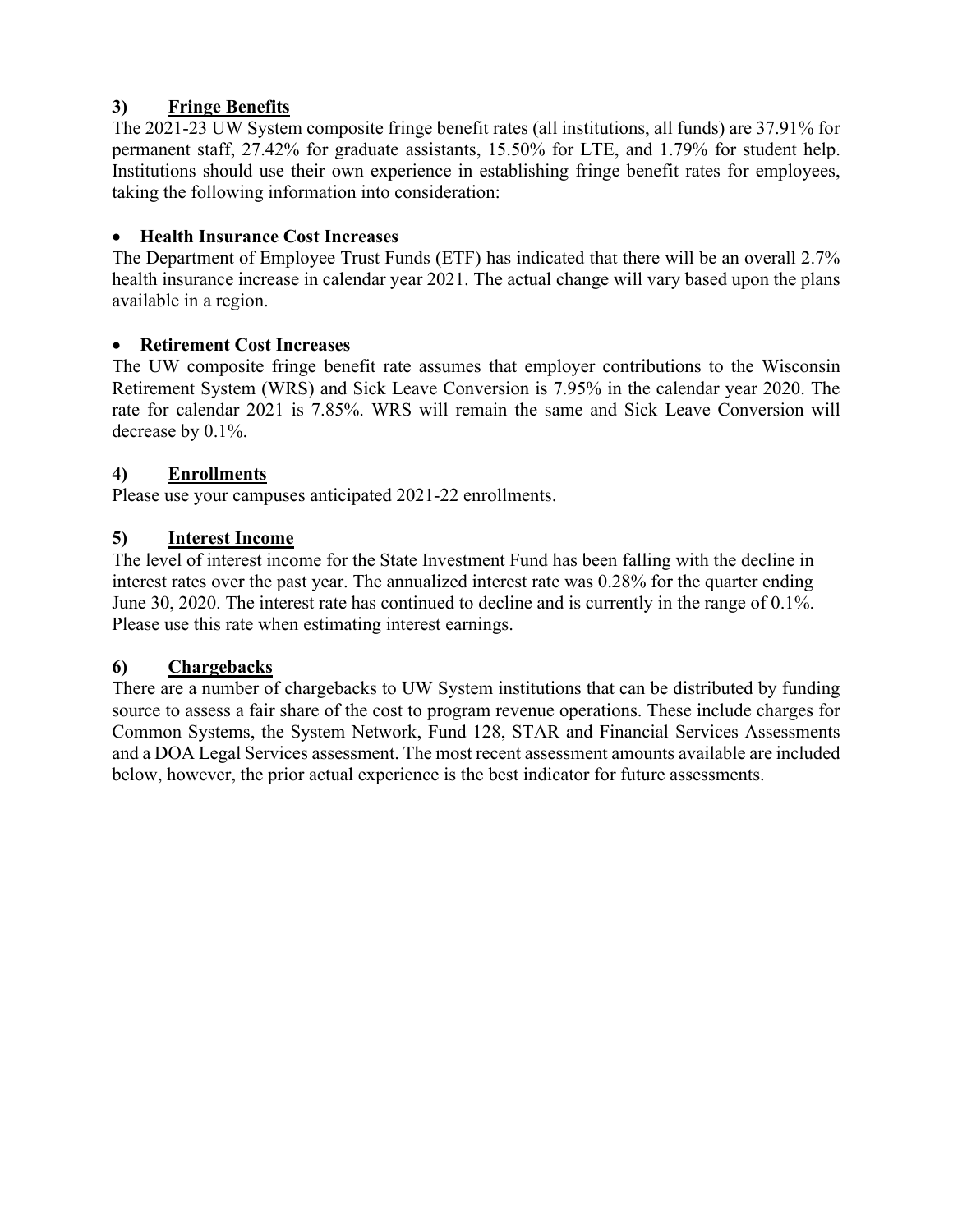|                                                                                                        |              |               | 2019-20        |                 |               |             |               |               |
|--------------------------------------------------------------------------------------------------------|--------------|---------------|----------------|-----------------|---------------|-------------|---------------|---------------|
|                                                                                                        | <b>FY20</b>  |               | Multi-         |                 |               |             |               |               |
|                                                                                                        | 2019-2020    | <b>FY20</b>   | Insitutional   |                 |               | <b>FY20</b> | <b>FY20</b>   | <b>FY20</b>   |
|                                                                                                        | EDC (former  | 2019-2020     | IT             | <b>FY20</b>     | <b>FY20</b>   | 2019-2020   | 2019-2020     | 2019-2020     |
|                                                                                                        | Common       | System        | contracts*     | 2019-2020       | 2019-2020     | Financial   | DOA Legal     | Municipal     |
|                                                                                                        | Systems)     | Network       | chargebacks    | <b>Fund 128</b> | <b>STAR</b>   | Services    | Services      | Services      |
| Madison                                                                                                | \$12,246,849 | \$<br>422,697 | \$.<br>164,432 | \$90,338        | \$.<br>61,452 | \$12,764    | \$.<br>18,166 | \$4,661,560   |
| Milwaukee                                                                                              | \$5,576,092  | Ś<br>149,327  | \$<br>184,266  | 25,028<br>S.    | Ś<br>25,714   | \$<br>5,340 | \$<br>2,373   | \$<br>485,933 |
| Eau Claire                                                                                             | \$           | \$            | \$             | \$              | Ś             | \$          | \$            | \$            |
|                                                                                                        | 1,894,986    | 48,885        | 117,413        | 12,220          | 13,193        | 2,740       | 1,291         | 174,251       |
| Green Bay                                                                                              | \$           | \$            | \$             | \$              | Ś             | \$          | \$            | \$            |
|                                                                                                        | 1,151,722    | 29,713        | 119,475        | 5,441           | 14,774        | 3,069       | 591           | 109,713       |
| La Crosse                                                                                              | 1,825,150    | \$            | \$             | \$.             | 15,025        | \$          | \$            | \$            |
|                                                                                                        | \$           | 46,910        | 161,888        | 10,165          | Ś.            | 3,120       | 1,092         | 216,191       |
| Oshkosh                                                                                                | \$           | \$            | \$             | \$              | \$            | \$          | \$            | \$            |
|                                                                                                        | 2,074,042    | 52,621        | 144,680        | 10,972          | 15,674        | 3,255       | 983           | 214,849       |
| Parkside                                                                                               | \$           | \$            | \$             | \$              | \$            | \$          | \$            | \$            |
|                                                                                                        | 703,479      | 18,256        | 89,356         | 2,620           | 9,683         | 2,010       | 467           | 55,971        |
| Platteville                                                                                            | \$           | \$            | \$             | \$              | \$            | \$          | \$            | \$            |
|                                                                                                        | 1,530,235    | 39,213        | 113,220        | 8,005           | 14,366        | 2,983       | 697           | 181,468       |
| <b>River Falls</b>                                                                                     | \$           | \$            | \$             | \$              | Ŝ.            | \$          | \$            | \$            |
|                                                                                                        | 1,010,489    | 26,226        | 116,047        | 7,666           | 12,242        | 2,542       | 692           | 81,595        |
| <b>Stevens Point</b>                                                                                   | 1,748,451    | \$            | \$             | \$              | Ś             | \$          | \$            | \$            |
|                                                                                                        | Ş            | 45,373        | 136,195        | 9,852           | 18,146        | 3,768       | 695           | 136,041       |
| Stout                                                                                                  | \$           | \$            | \$             | \$              | 14,524        | \$          | \$            | \$            |
|                                                                                                        | 1,581,633    | 41,408        | 133,427        | 8,388           | Ś             | 3,016       | 1,011         | 166,015       |
| Superior                                                                                               | \$           | \$            | \$             | \$              | Ś.            | \$          | \$            | \$            |
|                                                                                                        | 506,904      | 13,668        | 70,658         | 1,873           | 11,509        | 2,390       | 379           | 37,805        |
| Whitewater                                                                                             | \$           | \$            | \$             | \$              | Ś.            | \$          | \$            | \$            |
|                                                                                                        | 2,040,748    | 51,777        | 163,626        | 11,003          | 14,994        | 3,113       | 1,191         | 220,639       |
| Sys. Adm.                                                                                              | \$           | \$            | \$             | \$              | \$.           | \$          | \$            | \$            |
|                                                                                                        | 454,754      | 13,926        | 14,439         | 60              | 14,918        | 3,098       | 1,821         | 112,509       |
|                                                                                                        |              |               |                |                 |               |             |               |               |
| Total                                                                                                  | \$34,345,534 | \$1,000,000   | \$1,729,122    | \$203,632       | \$256,214     | \$53,208    | \$31,452      | \$6,854,540   |
|                                                                                                        |              |               |                |                 |               |             |               |               |
| *2019-20 Multi-Insitutional IT contracts: EAB, CommonSpot, ESRI, Phishline, Qualtrics, SPSS, Turnitin. |              |               |                |                 |               |             |               |               |

### **7) Property, Liability, and Worker's Compensation Program Cost Adjustments**

Please contact your institution's risk manager for actual expenses.

### **8) WIAC**

The WIAC assessments are \$33,000 per institution in 2020-21. Institutions that are not part of WIAC should use their own conference's assessment/fees.

### **9) PR Balance Reporting**

Board of Regents' Policy 21-6 is in the process of being revised due to a Legislative Audit Bureau report. It is anticipated that the revised policy will be presented to the Board at their December 10, 2020 meeting and we will provide an update once the revised policy is approved. The reporting requirement for balances above 12% of prior year expenditure levels is not changing as a result of this revision. However, the policy changes will affect how institutions complete their annual PR Balance report.